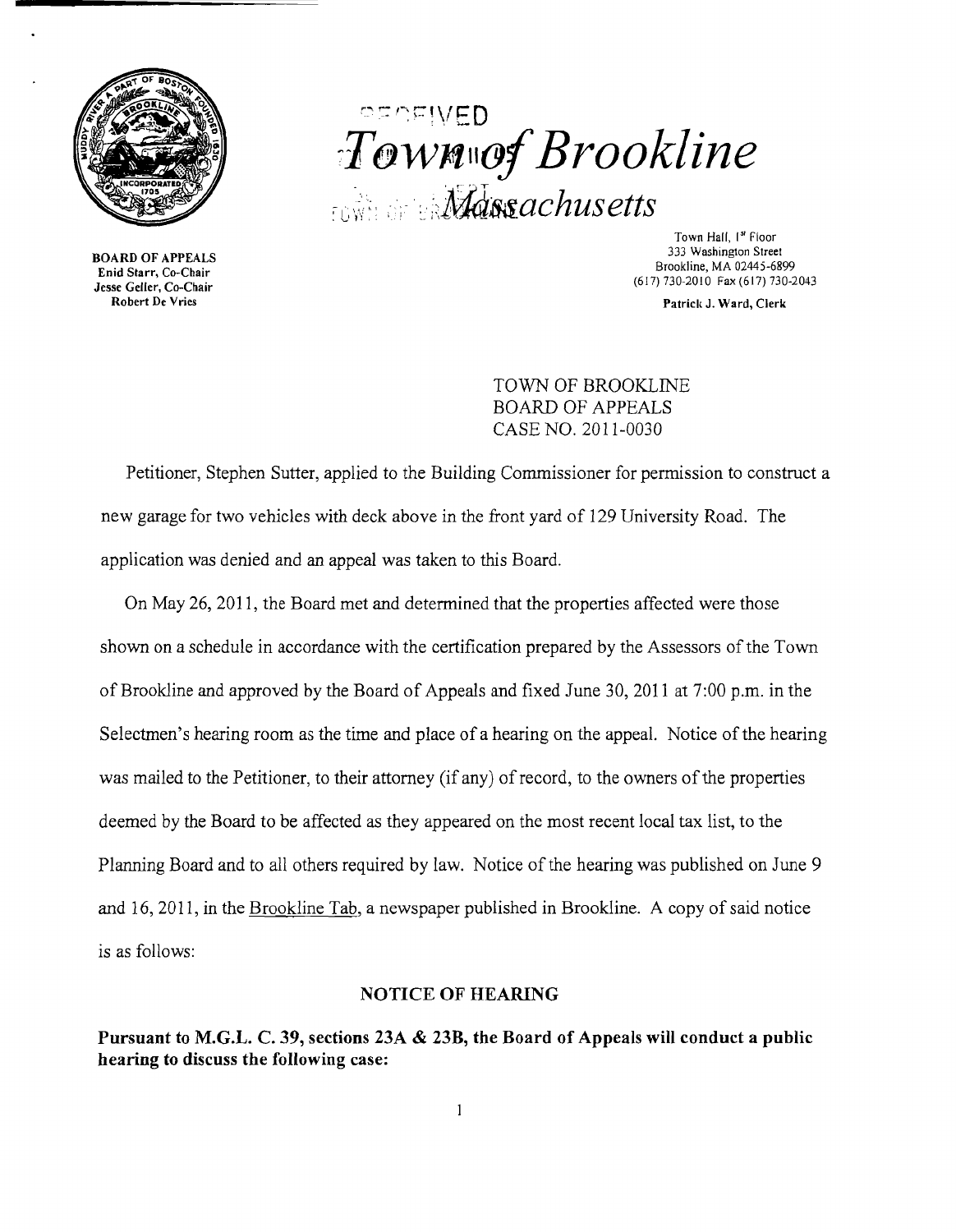Petitioner: SUTTER, STEPHEN Owner: SUTTER, STEPHEN Location of Premises: 129 UNIVERSITY ROAD Date of Hearing: **June 30, 2011** Time of Hearing: 7:00 p.m. Place of Hearing: Selectmen's Hearing Room, 6<sup>th</sup> Floor

A public hearing will be held for a variance and/or special permit from:

1. 5.43; Exceptions to Yard and Setback Regulations, special permit required.

2. 5.52; Fences and Terraces in Front Yards, variance required.

3.5.53; Accessory Buildings in Front Yards, variance required.

4. 6.04.4.f; Design of All Off-Street Parking Facilities, special permit required.

5. 6.04.5.c.l&2; Design of All Off-Street Parking Facilities, variance required.

6. 6.04.12; Design of All Off-Street Parking Facilities, special permit required.

7. 5.91; Minimum Usable Open Space, variance required.

8. 8.02.2; Alteration or Extension, special permit required.

Modification, as required, of Board of Appeals Case #050036

## of the Zoning By-Law to CONSTRUCT A GARAGE IN THE FRONT SETBACK REQUIRING BOA RELIEF at 129 UNIVERSITY ROAD.

Said premise located in a T-6 (one and two-family) residence district.

*Hearings, once opened, may be continued by the Chair to a date and time certain. No further notice will be mailed to abutters or advertised in the TAB. Questions regarding whether a*  hearing has been continued, or the date and time of any hearing may be directed to the Zoning *Administrator at* 617-734-2134 *or check meeting calendar at:http://calendars.town. brookline. ma. uslMasterTownCalandarl?FormID=158.* 

The Town of Brookline does not discriminate on the basis of disability in admission to, access to, *or operations ofits programs, services or activities. Individuals who need auxiliary aids for*  effective communication in programs and services of the Town of Brookline are invited to make *their needs known to the ADA Coordinator, Stephen Bressler, Town of Brookline, 11 Pierce Street, Brookline, MA 02445. Telephone:* (617) *730-2330,· TDD* (617) *730-2327.*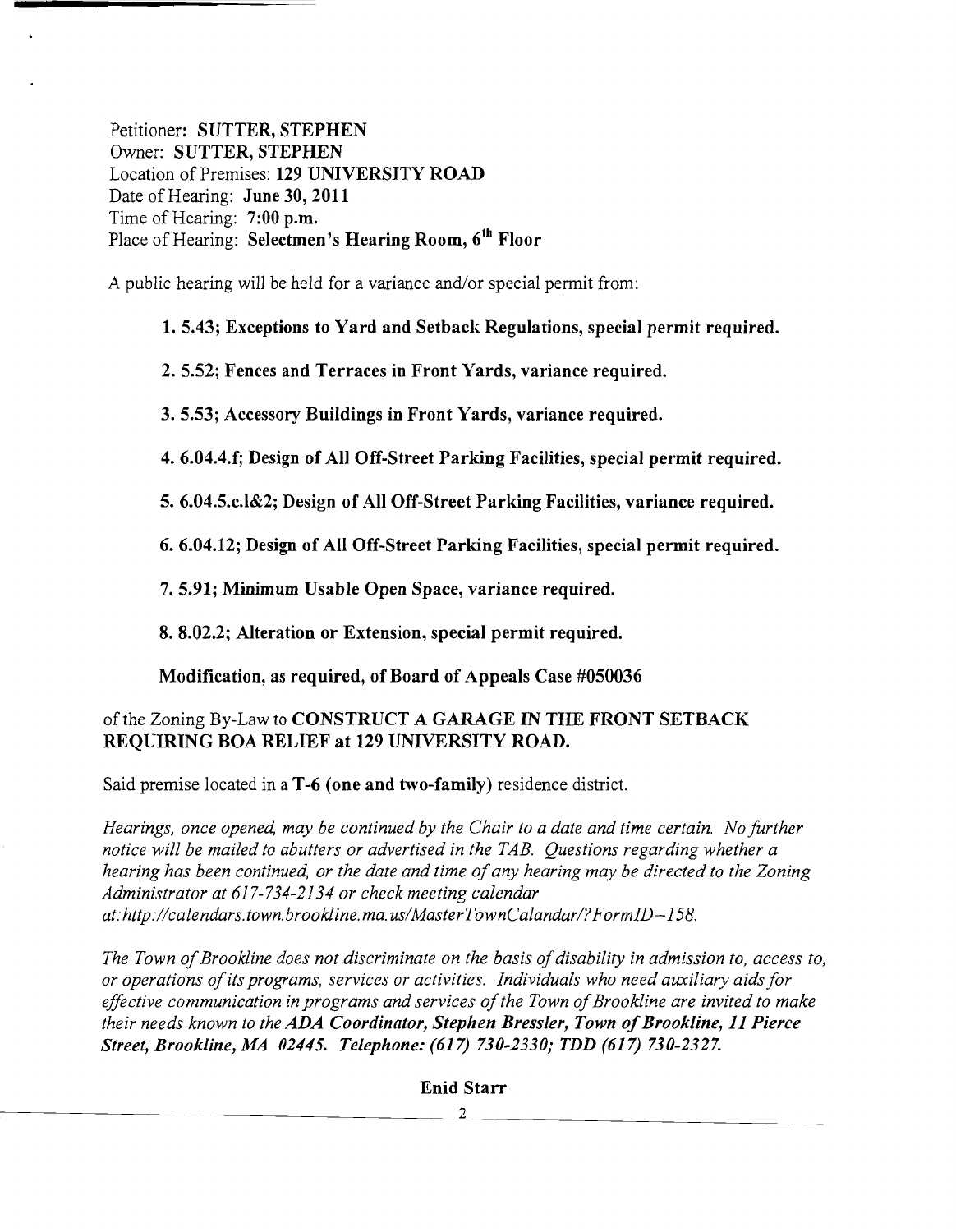#### **Jesse Geller** Robert De Vries

At the time and place specified in the notice, this Board held a public hearing. Present at the hearing was Chairman, Mark Zuroff and Board Members Christopher Hussey and Lisa Serafin. The case was presented by the petitioner's architect, Mr. Benyamin Ber, of 23 Strathmore Road, Brookline, and his associate, Glenn Knowles, of Glenn Knowles & Associates, 68 Northhampton St., Boston, MA 02118.

To provide background for the case, the Planning Board report gave a brief history related to zoning at the site:

July 7, 2005, Board of Appeals Decision Case #050036 – The Board of Appeals granted the previous owner permission to construct a two-car parking area of two 9'xI8' parking spaces in the front yard with a new 20' wide curb cut.

Mr. Ber distributed to the Board an 11 page document including photos, site and landscape plans, floor plans and elevations of the proposed garage and a slope analysis of the site. He said that the home was a two-family set up as condominiums both owned by his client, Mr. Sutter. He said that Mr. Sutter will be returning shortly from the west coast and would like to make the proposed changes to better accommodate the needs of his family.

Mr. Ber described the property at 129 University Road as a two-family house on the upside of University near the intersection of Gardner Road and Washington Street, close to the Washington Square Business District. Built in 1915, the house has two and one half stories, with a large front bay and a stacked front porch system, as well as a large attic dormer. There are two front yard parking spaces. The house has Craftsman architectural influences and is clad in stucco, with a slate roof. The lot is situated at the base of Aspinwall Hill and has a significant slope. The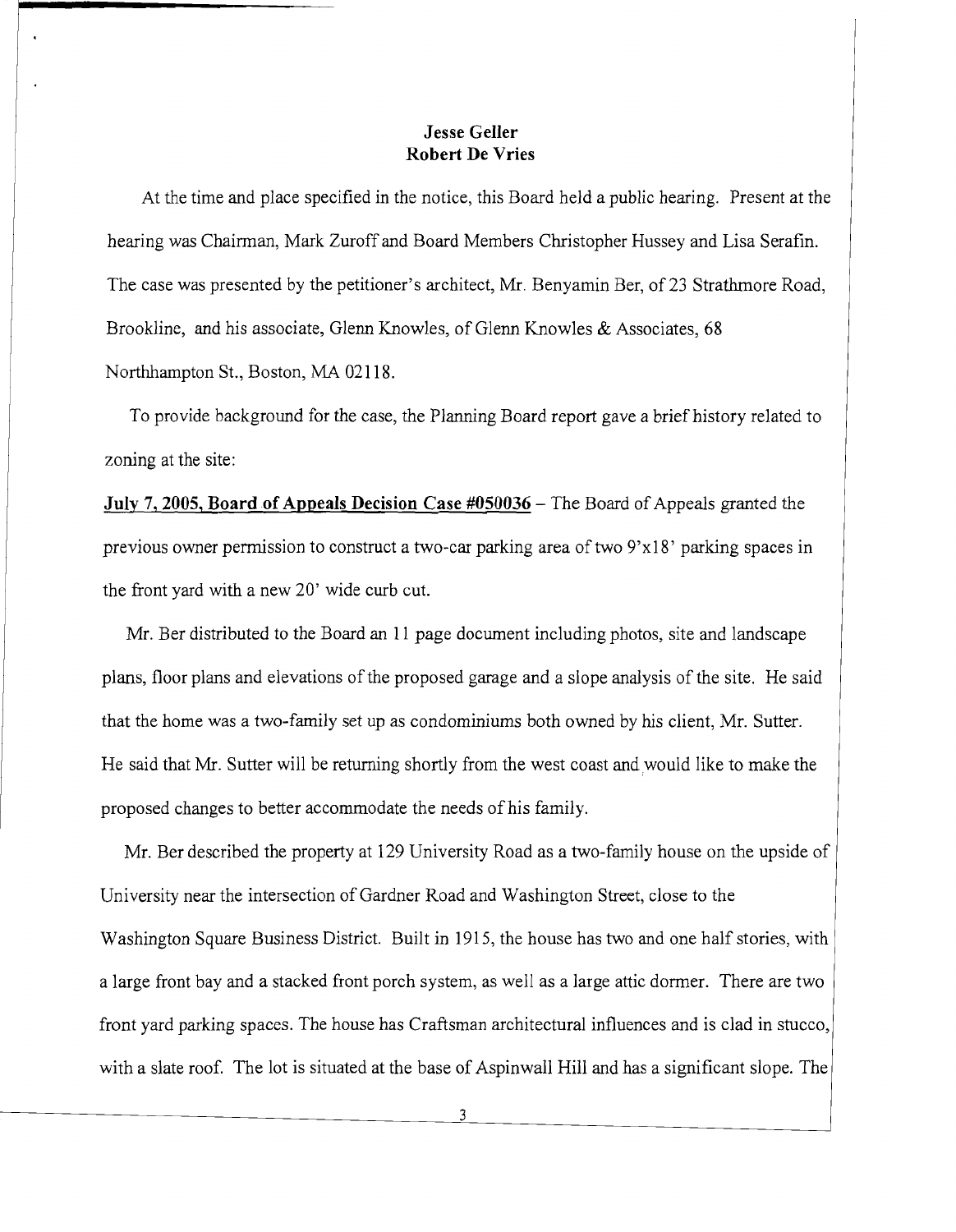surrounding properties have similar topographical issues and many have front yard parking areas or grotto garages. Due to the steep incline of the property there is no opportunity for parking anywhere other than the front yard.

Mr. Ber stated that his client, Stephen Sutter, is proposing to enlarge and enclose a new twocar garage with a wood deck above within the front yard setback. The proposed construction would enclose two 9'x18' parking spaces and provide 6' of covered space for a snow blower and like equipment. He said that they would like to provide a 22'x29' roof deck over the garage. New interior steps to provide access from the garage level to the basement would be built, in addition to new connecting steps from the existing porch to the new deck. He said that his clients would be able to enter the garage and access the basement of their home without going outside. The existing exterior steps from the street to the dwelling would be refurbished and clad in stone. Mr. Ber said that a small "man-door" would be provided on the front facade for pedestrian access to the home. He said that the addition was approximately 846sf. He said 126sf of this would be applied to the gross floor area of the home and with the added space it is still less than the allowed gross floor area for the district. The design also includes three brick pavers between the sidewalk and the garage and a new street tree to the west side of the garage structure which would mirror the existing tree to the right of the garage. The proposal also involves a new stone retaining wall next to the new garage. Speaking of counter-balancing amenities, Mr. Ber said that his client is proposing significant landscape improvements as depicted on sheet 4 of the documents provided. He said that his client wishes to plant a new tree probably an American ash in the tree lawn to the West of the curb-cut. He said that they would coordinate with the Town Tree Warden on this issue. He said that the requirement for providing useable open space is

4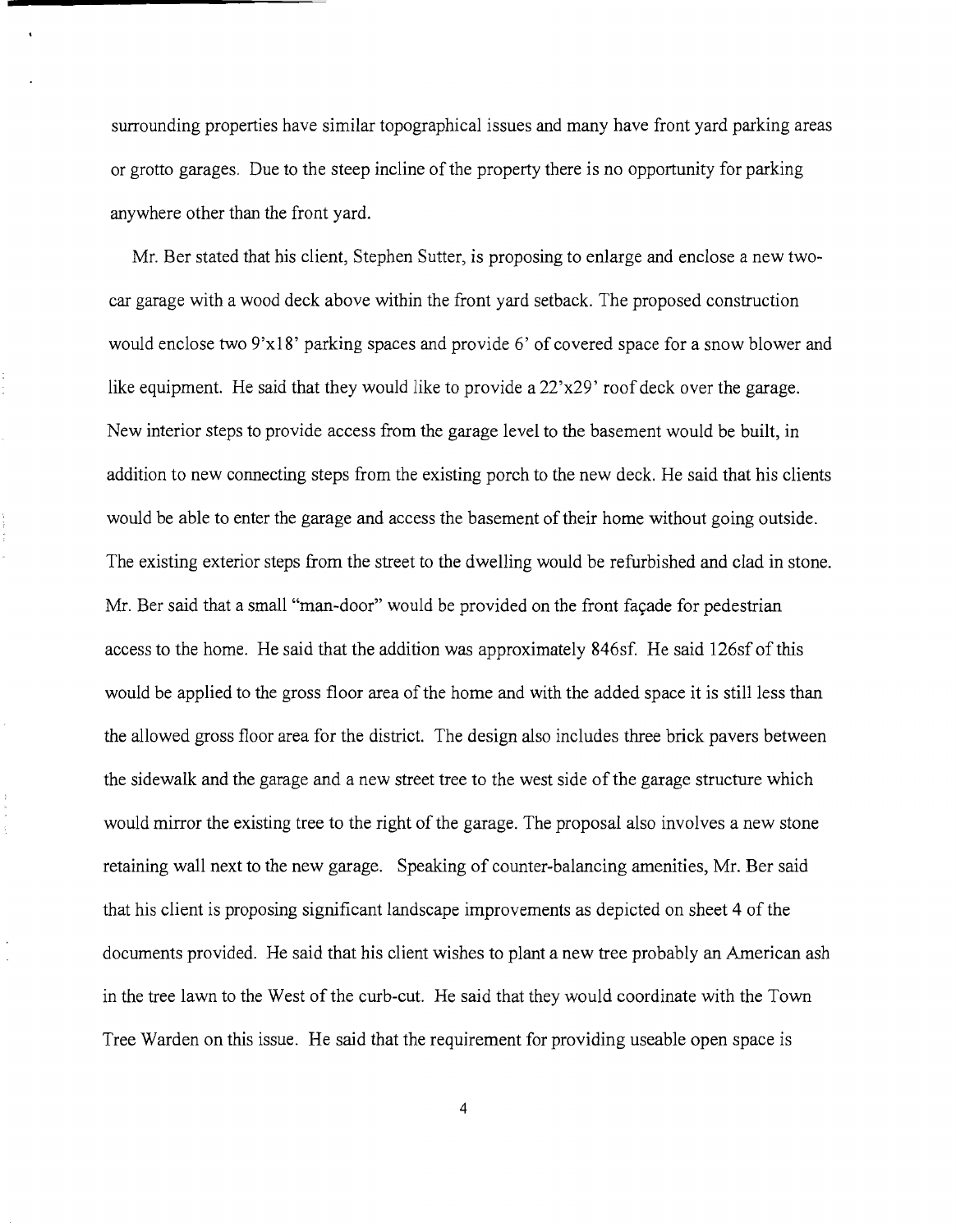difficult on this lot because of the unusual shape and topography. Mr. Ber said that the Board could consider waiving dimensional requirements under Section 5.43 of the Zoning By-Law.

Board Member Serafin asked about the width of the curb cut and the overall width of the

garage. Mr. Ber responded that the curb cut will not change from the existing 20'. The overall

width of the garage is 33', he said.

Chairmen Zuroff asked whether anyone in attendance wished to speak in favor of or against

the proposal. No one rose to speak.

Beth Falkof, planner, delivered the findings of the Planning Board.

| Section 5.43 – Exceptions to Yard and Setback Regulations |  |  |
|-----------------------------------------------------------|--|--|
|                                                           |  |  |

Section 5.52 - Fences and Terraces in Front Yards

Section 5.53 - Accessory Building in Front Yards

Section 6.04.4.f, Section 6.04.5.c.1&2, Section 6.04.12 – Design of All Off-Street Parking Facilities

Pedestrian safety requirements designed to ensure adequate sight lines and the safety of pedestrians, as well as other vehicles, must be met. This parking area is similar to several that exist on this side of University Road due to the topography, and is not likely to cause any issues. Therefore, no additional safety requirements are necessary.

| <b>Dimensional Requirements</b> | Required/Allowed | <b>Existing</b> | <b>Proposed</b> | <b>Relief</b>   |
|---------------------------------|------------------|-----------------|-----------------|-----------------|
| Front yard setback              |                  | n/a             | ς,              | Special permit/ |
| (garage & deck)                 |                  |                 |                 | Variance*       |

\* Under Section 5.43, the Board of Appeals may waive by special pennit yard setback requirements if counterbalancing amenities are provided. As a counterbalancing amenity, the applicant is planning on providing landscaping, including a street tree and plants on the deck, as well as a new flowering tree next to the new garage.

### Section 5.91 - Minimum Usable Open Space

Due to the slope of the property, this is a pre-existing, non-conforming condition. Section 8.02.2 - Alteration or Extension

A special permit is required to alter this non-conforming structure.

### Modification to BOA Decision case #050036: *Modification required.*

The Board of Appeals granted the previous owner permission to construct a two-car parking area of two 9'xl8' parking spaces in the front yard with a new 20' wide curb cut.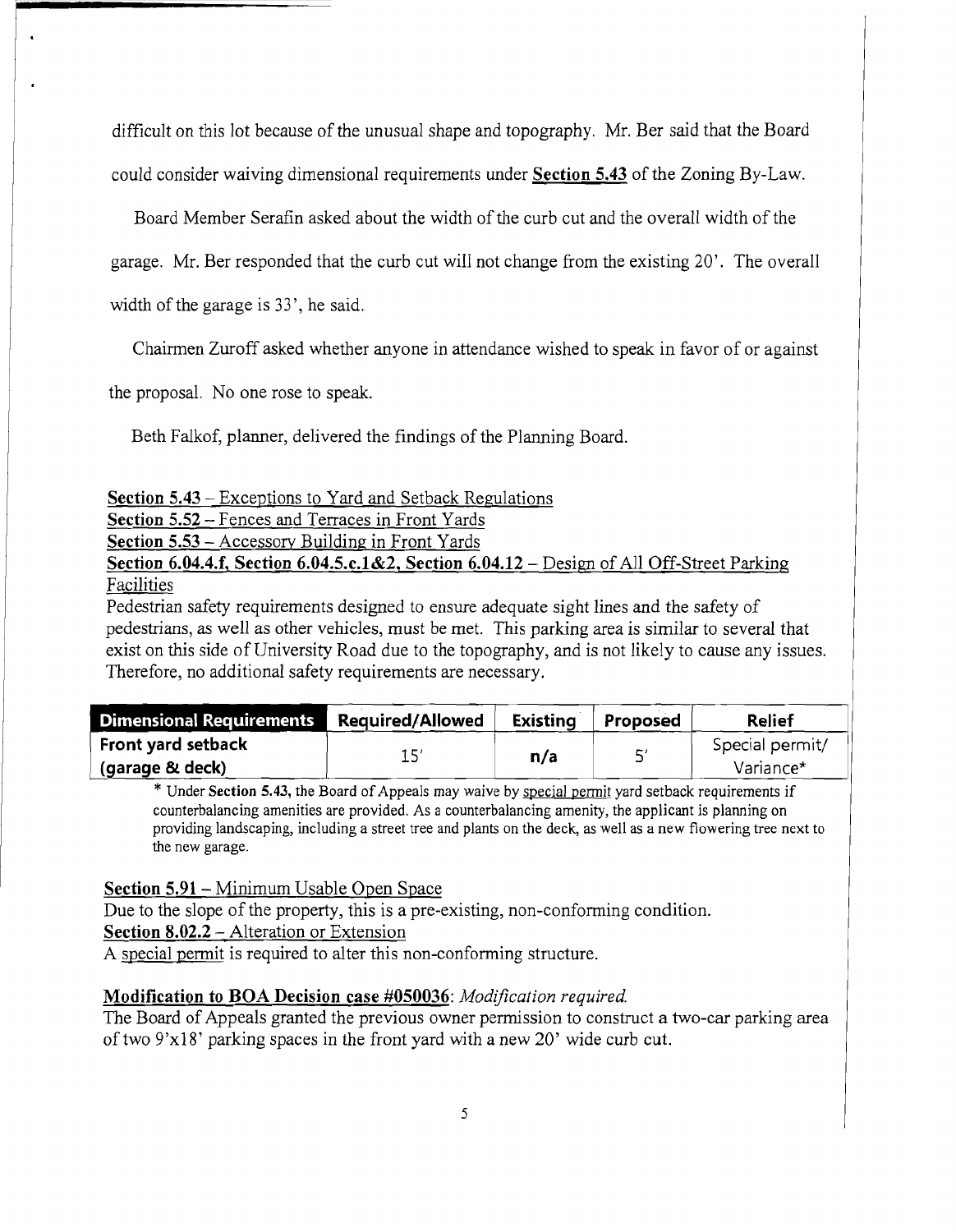Ms. Falkof reported that the Planning Board was supportive of the proposed addition as the enclosed garage would have a positive visual impact on the neighborhood. There is a prevalence of similar parking structures on the block due to the slope of the lots on the uphill side of the street. The garage would shelter two vehicles from view, while providing open space on the deck. The proposed street tree and flowering tree would also enhance the streetscape. Therefore, she said that the Planning Board recommended approval of the "Conceptual Sketches" by Benyamin Ber, Registered Architect, dated March 2011, and the site plan dated February 14, 2011 by Michael Pustizzi of Precision Land Surveying, Registered Land Surveyor, and "Landscape Plan for Garage Addition" by Glenn Knowles and Associates and Leonard Design Associates, dated May 20, 2011, subject to the following conditions:

- 1. Prior to the issuance of a building permit, final elevations indicating dimensions and materials shall be submitted subject to the review and approval ofthe Assistant Director of Regulatory Planning.
- 2. Prior to issuance of a building permit, the applicant shall submit a final landscaping plan indicating all counterbalancing amenities to the Assistant Director of Regulatory Planning for review and approval.
- 3. Prior to issuance of a building permit, the applicant shall submit a plan for a new street tree to the Tree Warden for review and approval.
- 4. Prior to the issuance of a building permit, the applicant shall submit to the Building Commissioner for review and approval for conformance to the Board of Appeals decision: 1) a final site plan stamped and signed by a registered engineer or land surveyor; 2) final building elevations stamped and signed by a registered architect; and 3) evidence that the Board of Appeals decision has been recorded at the Registry of Deeds.

The Chairman then called upon Michael Shepard, Building Commissioner, for the report from the Building Department. Mr. Shepard stated construction of the garage would effectively hide two exposed cars in the front yard. That, coupled with the attractive design before the Board, would in his opinion, be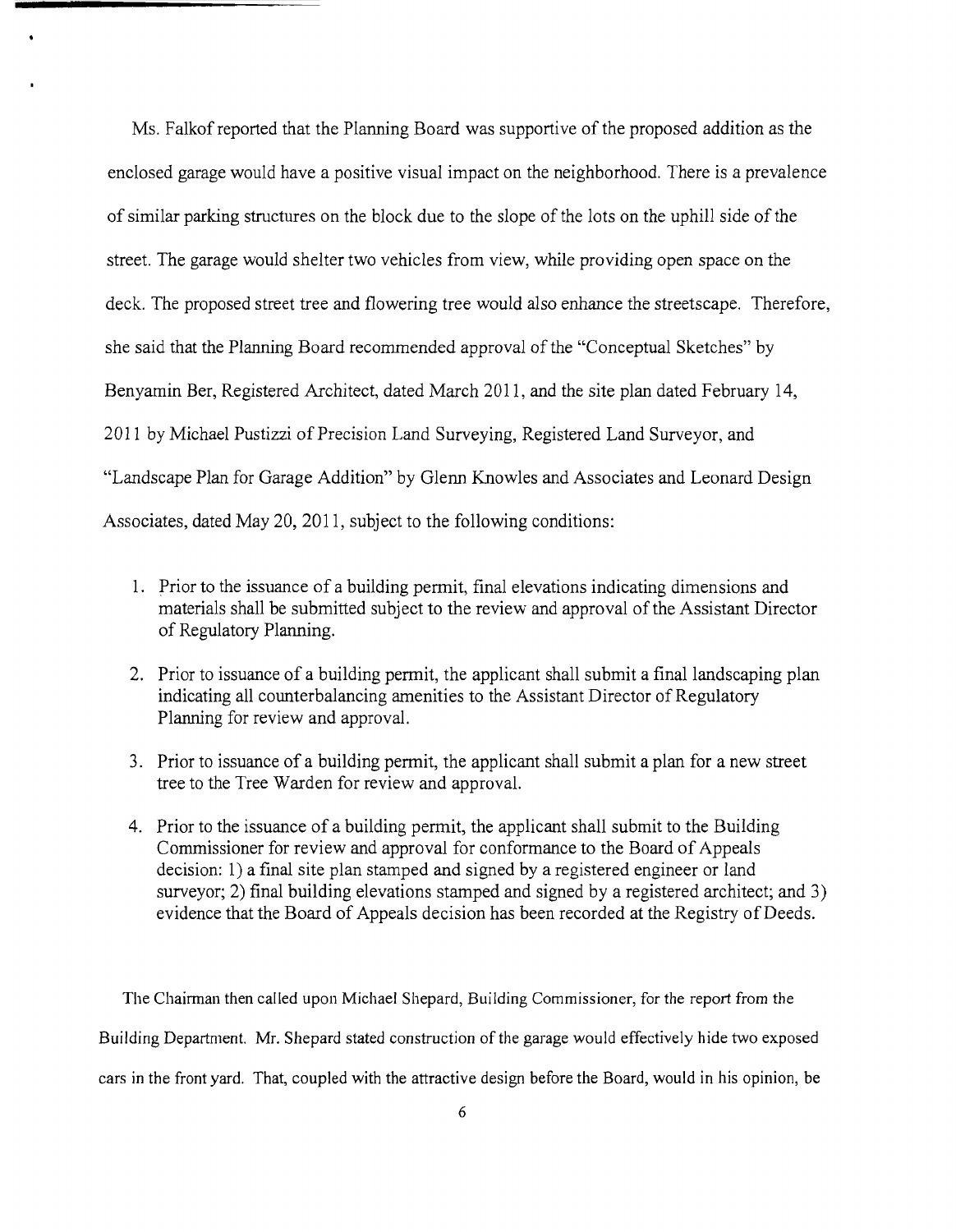positive for the neighborhood. He said that the Building Department was supportive of the relief requested as well as the conditions proposed by the Planning Board. Mr. Shepard said the Building Department would assure compliance with the building code and insure that the addition was constructed in accordance with the subject plans.

The Board, having deliberated on this matter and having considered the foregoing testimony, concluded that it was desirable to grant all the relief required by special permit. The Board after finding that adequate counter-balancing amenities were provided granted relief from **Sections 5.43 and 8.02.2** of the Town of Brookline Zoning By-Law and modification of Board of Appeals Case #050036 as necessary. The Board also made the following specific findings pursuant to

#### **Section 9.05:**

- a. The specific site is an appropriate location for such a use, structure, or condition.
- b. The use as developed will not adversely affect the neighborhood.
- c. There will be no nuisance or serious hazard to vehicles or pedestrians.
- d. Adequate and appropriate facilities will be provided for the proper operation of the proposed use.

Accordingly, the Board voted unanimously to grant the requested relief subject to the

following conditions:

- **1. Prior to the issuance of a building permit, final elevations indicating dimensions and materials shall be submitted subject to the review and approval of the Assistant Director of Regulatory Planning.**
- **2. Prior to issuance of a building permit, the applicant shall submit a** final landscaping **plan indicating all counterbalancing amenities to the Assistant Director of Regulatory Planning for review and approval.**
- **3. Prior to issuance of a building permit, the applicant shall submit a plan for a new street tree to the Tree Warden for review and approval.**

7